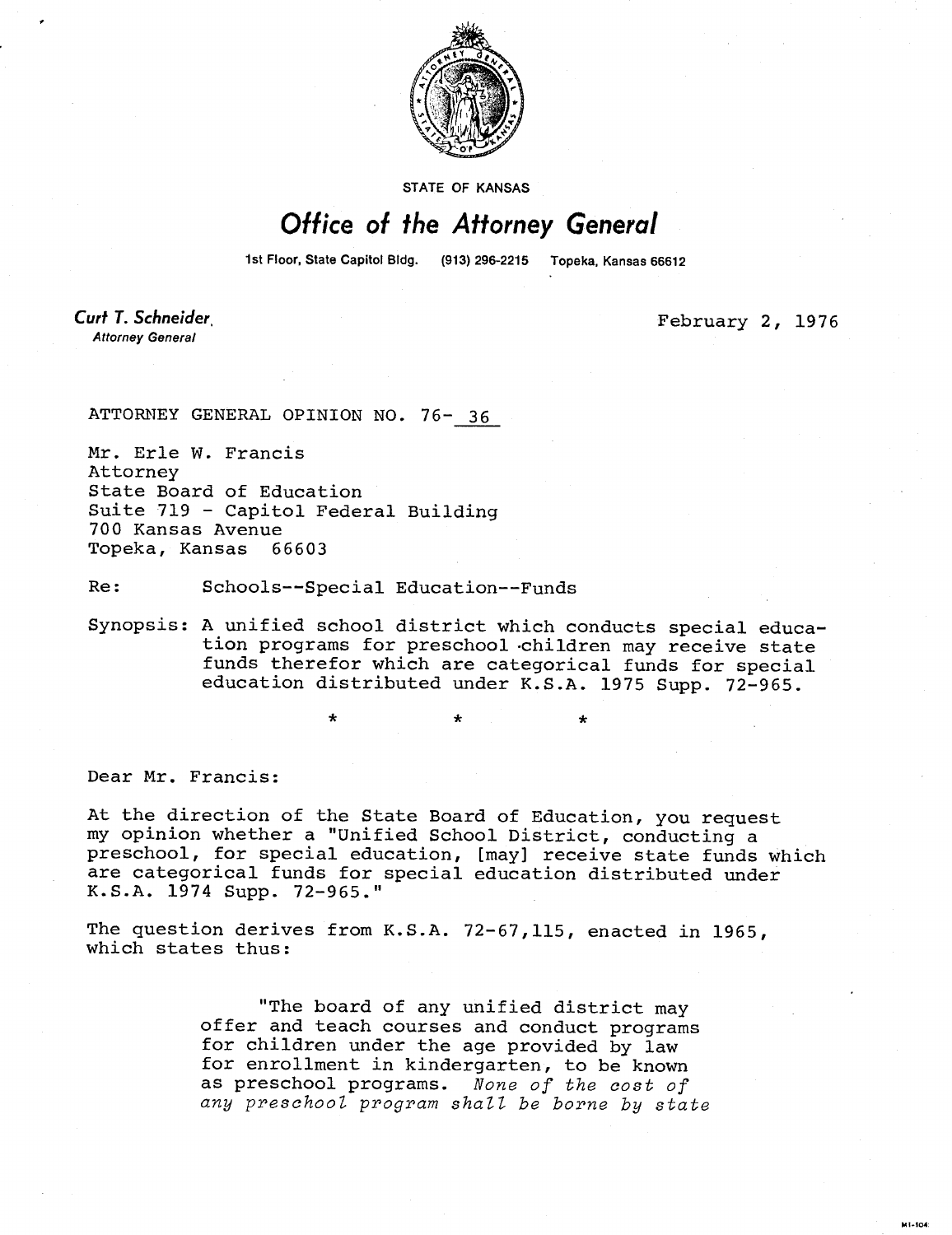Mr. Erle W. Francis Page Two February 2, 1976

> aid, and no preschool program shall increase the state aid of any district." [Emphasis supplied.]

In the question framed above, I understand the term "conducting a preschool, for special education" to refer to special education programs conducted for persons under the age provided by law for enrollment in kindergarten.

Under the Special Education for Exceptional Children Act, K.S.A. 1975 Supp. 72-961 et seq. "exceptional children" are defined to mean those persons who

> "(1) Are school age, to be determined in accordance with rules and regulations which shall be adopted by the state board and said school age may differ from the ages of children required to attend school under the provisions of K.S.A. 72-1111; and (2) differ in physical, mental, social, emotional or educational characteristics to the extent that special education services or specialized instruction is necessary to enable them to progress toward the maximum of their abilities or capacities."

Pursuant to this authority, the State Board of Education has adopted a proposed regulation, no. 91-12-21, provides thus:

> "Services for exceptional children shall be implemented at the age at which the local board of education provides educational services for non-exceptional children. Services shall be extended through age 21 or until the exceptional child has completed a local curriculum, whichever event shall first occur, in accordance with the state board of education standards."

Under K.S.A. 1975 Supp. 72-966(a), the board of education of each district "shall provide special education services for all exceptional children in the school district." Thus, if a school district has been providing courses and programs for preschool children,  $i.e.,$ persons under the age provided by law for enrollment in kindergarten, the district must also provide special education for exceptional children in the age groups of children being served by the preschool